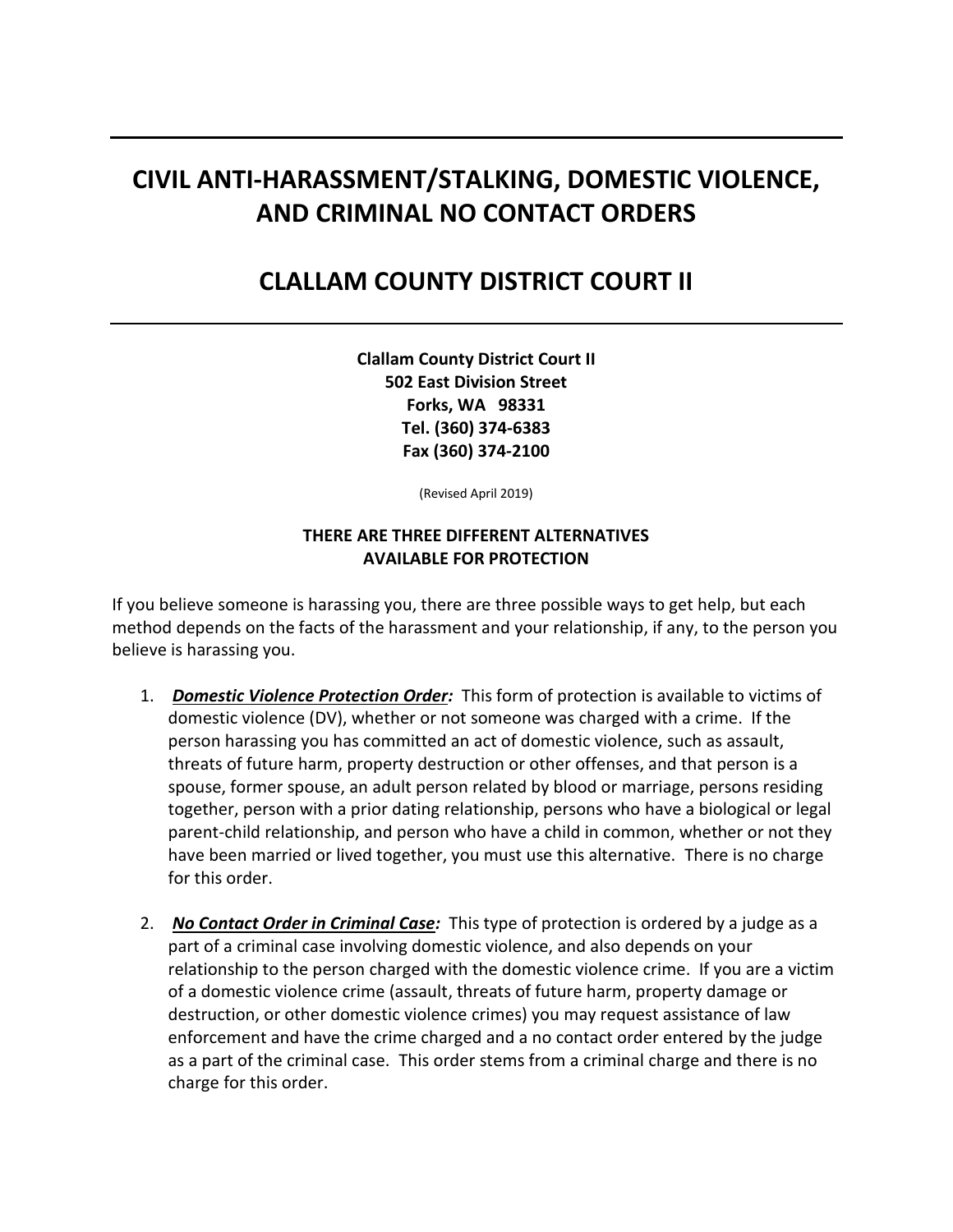3. *Civil Anti-Harassment or Stalking Protection Orders***:** These types of orders are available only when the incident(s) are not domestic violence. **Unlawful harassment** is a knowing and willful course of conduct directed at a specific person which seriously alarms, annoys or harasses such person, and which serves no legitimate or lawful purpose. "Course of conduct" means a pattern of conduct composed of a series of acts, however short. **Stalking** is repeated or continuing contacts, attempts to contact, monitoring, tracking or following of another that would cause a reasonable person to feel intimidated, frightened, or threatened and that actually causes such a feeling; serves no lawful purpose; and the stalker knows or reasonably should know threatens, frightens, or intimidates the person, even if the stalker did not intend to intimidate, frighten, or threaten the person. Stalking can also include stalking under RCW 9A.46.110 or cyberstalking under RCW 9.61.260.

### **WHERE SHOULD I GO TO OBTAIN HELP?**

- 1. **Civil anti-harassment/stalking protection orders or domestic violence protection orders** may be obtained by applying at the Clallam County District Court II office.
- 2. If you are the victim of a domestic violence crime, seek help from your local law enforcement agency. The law enforcement agency (city police or county sheriff) who investigates the crime should be requested to inform the judge that a **no contact order**  should be entered. You may also contact the court where the charge is filed to request that the prosecuting authority convey your request to the judge to have a no contact order entered as a part of the preliminary appearance or arraignment process.

#### **IS THERE A FEE TO FILE FOR CIVIL ANTI-HARASSMENT OR STALKING PROTECTION ORDERS?**

Yes, the fee must be paid when the initial petition is filed. Once the fee is paid it cannot be refunded even though the judge may deny your petition or decline to issue any protection order. The petitioner is required to pay the fees for service of the documents on the respondent. **If you lack the funds to pay the filing fee and service fee, the court may allow you to proceed without the payment of these fees.** The clerk will provide you with a form to fill out to request that these fees be waived and it will be presented to the judge for review.

## **HOW DO I APPLY FOR ANTI-HARASSMENT OR STALKING PROTECTION ORDERS?**

The district court clerk will provide you with forms and instructions in order to petition for and file for the order. Once the forms have been completed by the applicant (petitioner), the judge will review them and determine if an anti-harassment/stalking protection order is appropriate. The judge may issue a temporary protection order or a notice of hearing and a hearing will be set in approximately 14 days. A copy of the temporary order or notice o hearing is then served on the respondent by the appropriate law enforcement agency. At the hearing, the judge will